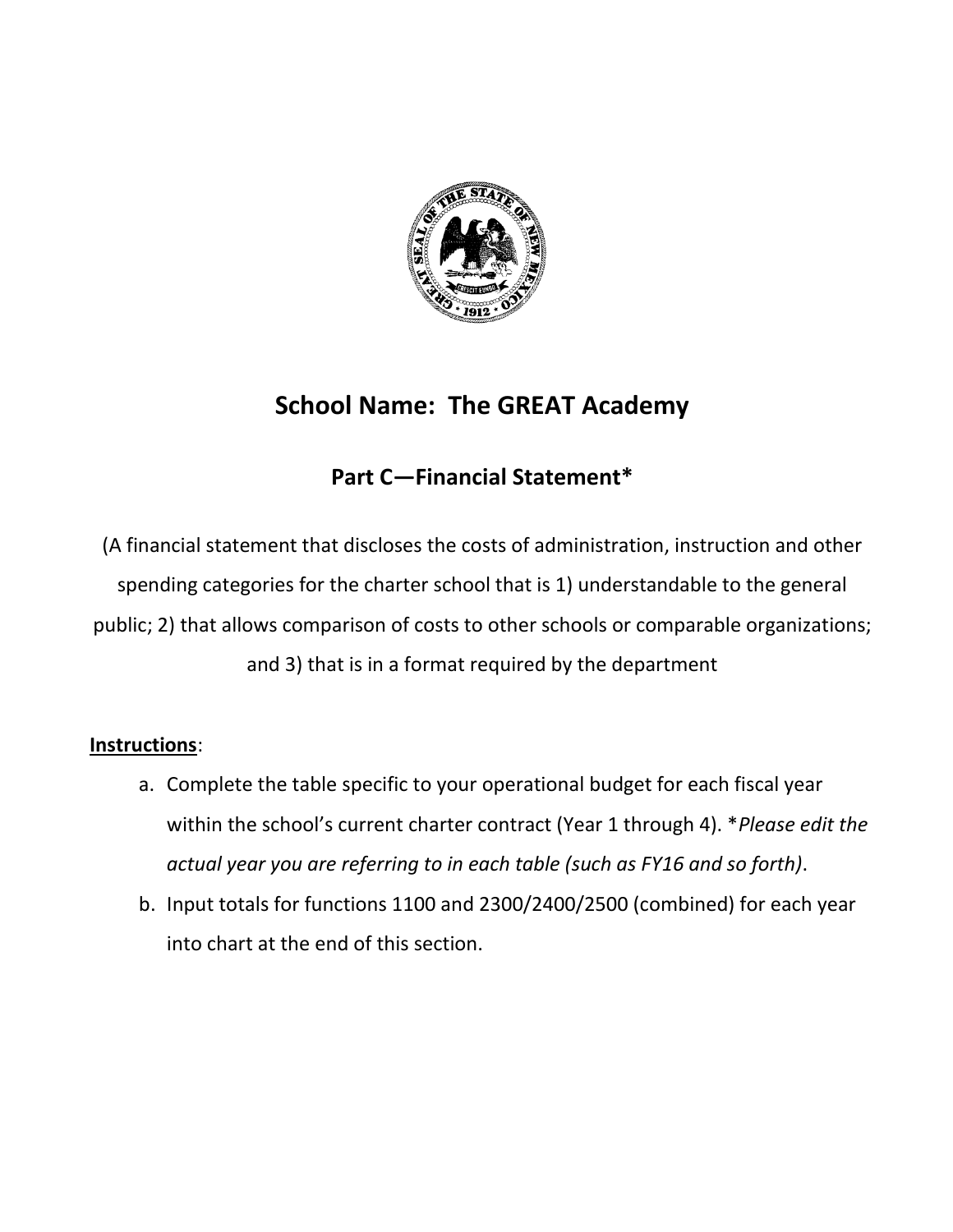## **Year 1 (2016-2017)**

| <b>Function</b>                                                                                                                                                                                             | <b>Function Name</b>                        | <b>Example of Expenditures by Fund</b>                                                                        | Percentage (%) | <b>Amount</b>  |
|-------------------------------------------------------------------------------------------------------------------------------------------------------------------------------------------------------------|---------------------------------------------|---------------------------------------------------------------------------------------------------------------|----------------|----------------|
| 1100                                                                                                                                                                                                        | Direct Instruction                          | Teachers, EAs, Instructional Coaches, etc.                                                                    | 37.51%         | \$816,525.52   |
| 2100                                                                                                                                                                                                        | <b>Student Support</b>                      | Social Workers, Counseling, Ancillary Services,<br>etc.                                                       | 9.23%          | \$200,886.42   |
| 2200                                                                                                                                                                                                        | Instructional<br>Support                    | Library/Media Services, Instructional-Related<br>Technology, Academic Student Assessment,<br>etc.             | .31%           | \$6,828.18     |
| 2300                                                                                                                                                                                                        | Central<br>Administration                   | Governance Council, Executive Administration,<br>Community Relations, etc.                                    | 10.10%         | \$219,901.67   |
| 2400                                                                                                                                                                                                        | School<br>Administration                    | School Administrator, etc.                                                                                    | 10.78%         | \$234,742.76   |
| 2500                                                                                                                                                                                                        | <b>Central Services</b>                     | Business Manager, Human Resources, Printing,<br>Technology Services, etc.                                     | 8.63%          | \$187,968.41   |
| 2600                                                                                                                                                                                                        | Maintenance and<br>Operations               | Maintenance and Operations of Buildings,<br>Upkeep of Grounds and Vehicles, Security,<br>Safety, Etc.         | 22.93%         | \$499,320.16   |
|                                                                                                                                                                                                             | All Other<br><b>Function Codes</b><br>Other | PED Grant Initiatives, PreK, state grants, Next<br>Gen, CTE, digital technology, extended<br>learning and K5+ | .51%           | \$11,175.39    |
| <b>Grand Total</b>                                                                                                                                                                                          |                                             |                                                                                                               | 100%           | \$2,177,348.51 |
| Total Amount of Operational Dollars Going Directly to Supporting Student<br>Success (includes 1100 Direct Instruction, 2100 Student Support, 2200<br>Instructional Support, and 2400 School Administration) |                                             |                                                                                                               | 57.83%         | \$1,258,982.88 |

# **Year 2 (2017-2018)**

| <b>Function</b> | <b>Function Name</b>      | <b>Example of Expenditures by Fund</b>                                                            | Percentage (%) | Amount       |
|-----------------|---------------------------|---------------------------------------------------------------------------------------------------|----------------|--------------|
| 1100            | Direct Instruction        | Teachers, EAs, Instructional Coaches, etc.                                                        | 37.94%         | \$555,081.12 |
| 2100            | <b>Student Support</b>    | Social Workers, Counseling, Ancillary Services,<br>etc.                                           | 8.88%          | \$130,913.11 |
| 2200            | Instructional<br>Support  | Library/Media Services, Instructional-Related<br>Technology, Academic Student Assessment,<br>etc. | .03%           | \$459.74     |
| 2300            | Central<br>Administration | Governance Council, Executive Administration,<br>Community Relations, etc.                        | 25.20%         | \$371,705.68 |
| 2400            | School<br>Administration  | School Administrator, etc.                                                                        | 2.06%          | \$30,36754   |
| 2500            | <b>Central Services</b>   | Business Manager, Human Resources, Printing,<br>Technology Services, etc.                         | 9.24%          | \$136,321.41 |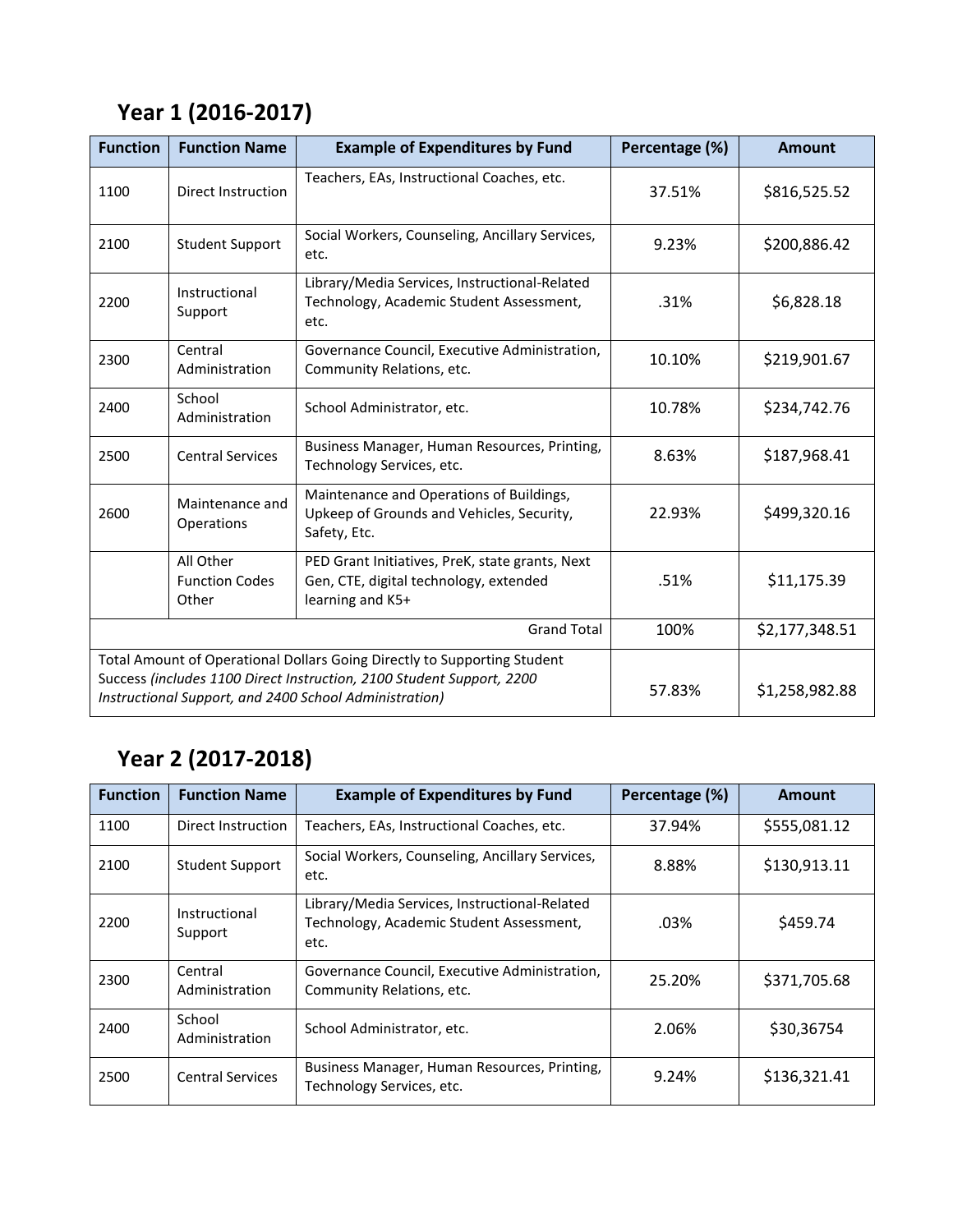| 2600                                                                                                                                                                                                        | Maintenance and<br><b>Operations</b> | Maintenance and Operations of Buildings,<br>Upkeep of Grounds and Vehicles, Security,<br>Safety, Etc.         | 16.03% | \$236,424.92   |
|-------------------------------------------------------------------------------------------------------------------------------------------------------------------------------------------------------------|--------------------------------------|---------------------------------------------------------------------------------------------------------------|--------|----------------|
|                                                                                                                                                                                                             | All Other<br><b>Function Codes</b>   | PED Grant Initiatives, PreK, state grants, Next<br>Gen, CTE, digital technology, extended<br>learning and K5+ | .62%   | \$13,574.58    |
| <b>Grand Total</b>                                                                                                                                                                                          |                                      |                                                                                                               | 100%   | \$1,474,848.10 |
| Total Amount of Operational Dollars Going Directly to Supporting Student<br>Success (includes 1100 Direct Instruction, 2100 Student Support, 2200<br>Instructional Support, and 2400 School Administration) |                                      |                                                                                                               | 49%    | \$716,821.51   |

### **Year 3 (2018-2019)**

| <b>Function</b>                                                                                                                                                                                             | <b>Function Name</b>                        | <b>Example of Expenditures by Fund</b>                                                                        | Percentage (%) | <b>Amount</b>  |
|-------------------------------------------------------------------------------------------------------------------------------------------------------------------------------------------------------------|---------------------------------------------|---------------------------------------------------------------------------------------------------------------|----------------|----------------|
| 1100                                                                                                                                                                                                        | Direct Instruction                          | Teachers, EAs, Instructional Coaches, etc.                                                                    | 29.95%         | \$547,430.62   |
| 2100                                                                                                                                                                                                        | <b>Student Support</b>                      | Social Workers, Counseling, Ancillary Services,<br>etc.                                                       | 4.11%          | \$75,043.80    |
| 2200                                                                                                                                                                                                        | Instructional<br>Support                    | Library/Media Services, Instructional-Related<br>Technology, Academic Student Assessment,<br>etc.             | .18%           | \$3,334.06     |
| 2300                                                                                                                                                                                                        | Central<br>Administration                   | Governance Council, Executive Administration,<br>Community Relations, etc.                                    | 21.06%         | \$384,885.92   |
| 2400                                                                                                                                                                                                        | School<br>Administration                    | School Administrator, etc.                                                                                    | 3.36%          | \$61,469.28    |
| 2500                                                                                                                                                                                                        | <b>Central Services</b>                     | Business Manager, Human Resources, Printing,<br>Technology Services, etc.                                     | 11.94%         | \$218,135.95   |
| 2600                                                                                                                                                                                                        | Maintenance and<br>Operations               | Maintenance and Operations of Buildings,<br>Upkeep of Grounds and Vehicles, Security,<br>Safety, Etc.         | 28.43%         | \$519,682.06   |
|                                                                                                                                                                                                             | All Other<br><b>Function Codes</b><br>Other | PED Grant Initiatives, PreK, state grants, Next<br>Gen, CTE, digital technology, extended<br>learning and K5+ | .97%           | \$17,681.39    |
| <b>Grand Total</b>                                                                                                                                                                                          |                                             |                                                                                                               | 100%           | \$1,827,663.08 |
| Total Amount of Operational Dollars Going Directly to Supporting Student<br>Success (includes 1100 Direct Instruction, 2100 Student Support, 2200<br>Instructional Support, and 2400 School Administration) |                                             |                                                                                                               | 38%            | 687,277.76     |

# **Year 4 (2019-2020)**

| <b>Function</b> | <b>Function Name</b>   | <b>Example of Expenditures by Fund</b>                  | Percentage (%) | <b>Amount</b> |
|-----------------|------------------------|---------------------------------------------------------|----------------|---------------|
| 1100            | Direct Instruction     | Teachers, EAs, Instructional Coaches, etc.              | 37.85%         | \$612,388.86  |
| 2100            | <b>Student Support</b> | Social Workers, Counseling, Ancillary Services,<br>etc. | 7.42%          | \$120,080.81  |